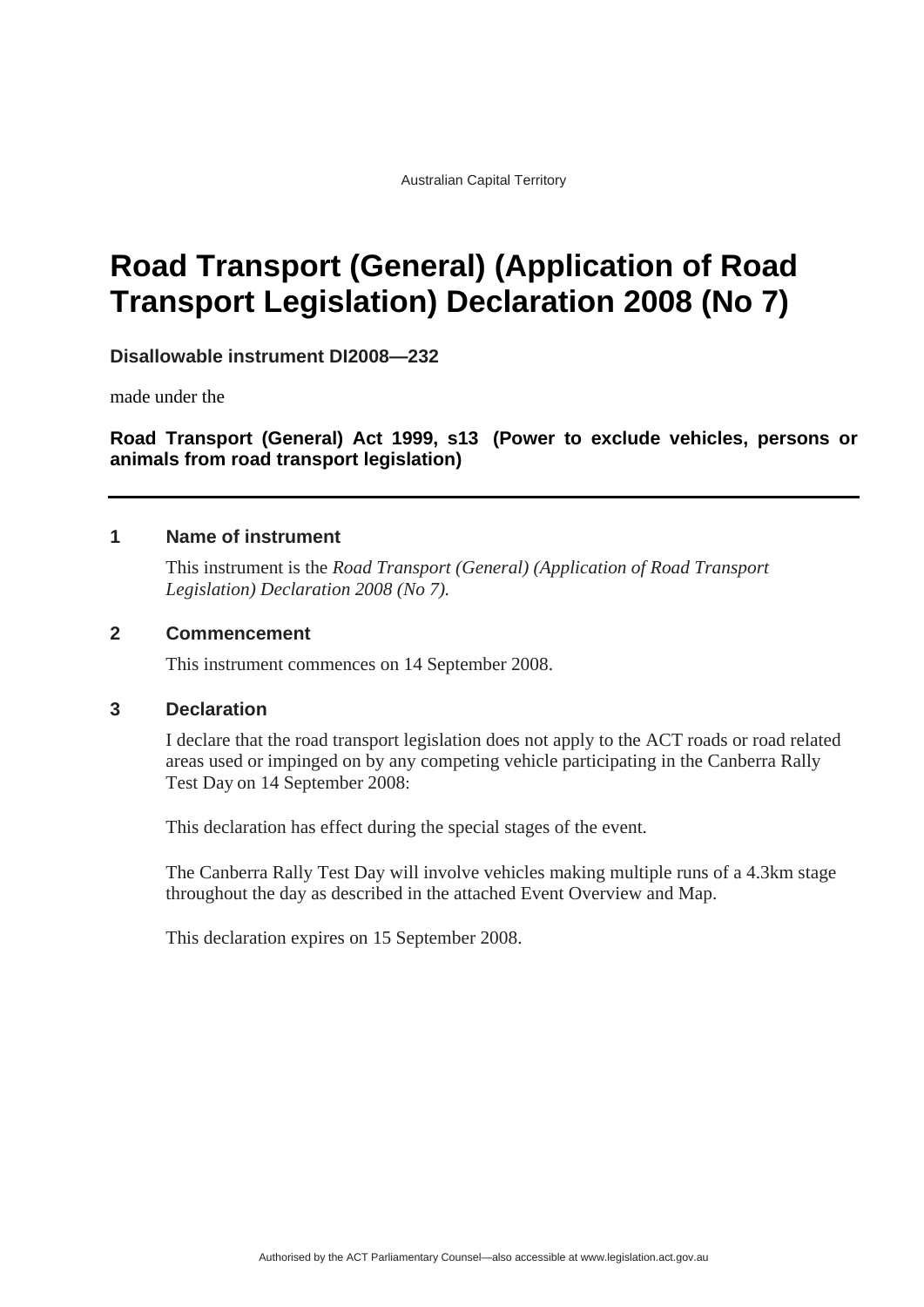For this declaration, the following definitions apply:

## **Competing vehicle means:**

Any vehicle used for participating in the Canberra Rally Test Day.

### **Event means:**

The Canberra Rally Test Day on 14 September 2008.

John Hargreaves Minister for Territory & Municipal Services 3 September 2008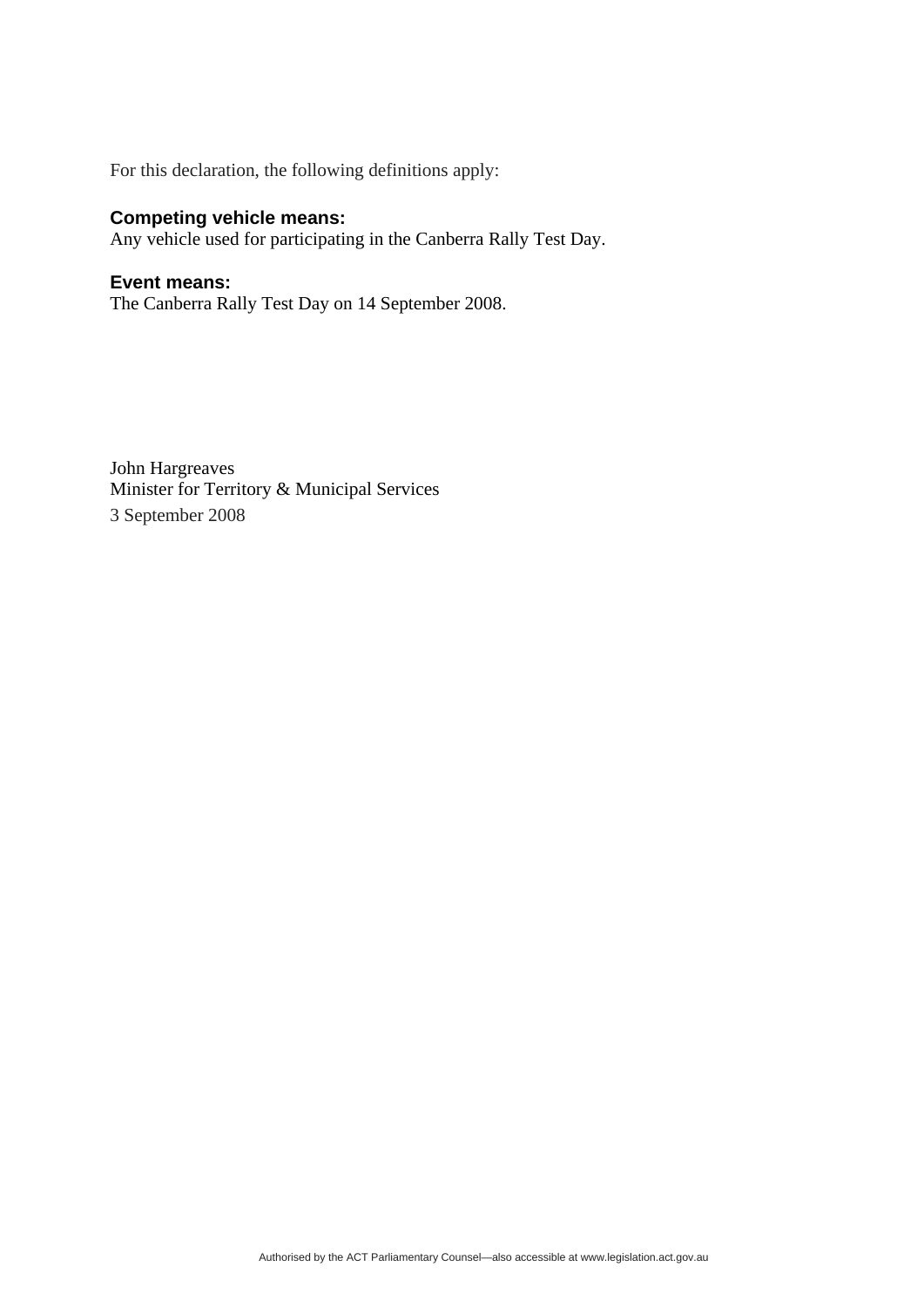# **Attachment A Event Overview**

### **Canberra Rally Test Day – Sunday 14th September 2008**

#### **Event Details Overview**

**Name of Event** Canberra Rally Test Day

Date of Event: Sunday 14<sup>th</sup> September 2008

**Event Location:** Bluetts Forest**,** Uriarra, ACT

**Event Start Time:** 8am for the first car starting. Setting up of the stage will be commence at 7am along with scrutineering. Last car will finish testing by 7pm, if not at sunset followed by the Test stage being pulled down straight afterwards.

**Event Finish Time:** 7pm

**Number of Entrants:** Maximum of 9 cars

**Total Length of Event:** Multiple runs of a 4.3km stage.

**Pre Event Vehicle Inspection**: on the morning by CAMS-recognised scrutineers.

### **Spectator Points and Notes:**

There will be a spectator point at the Service Park which is next to 'liaision' part of the track (between the Finish and Start. This area will be bunted and parawebbed as appropriate typically for a rally.

Any person entering Bluetts Forest will conditionally be based on them completing a CAMS '*passenger in vehicle'* disclaimer for insurance reasons. There will be all the necessary manned road closures in place for the duration of the test and sponsors day as well as warning signs erected in the weeks leading up ont the main access points of the Forest.

The day will be run under the guidance of a Clerk of Course and an Event Secretary. The organisation will reflect typical CAMS risk assessment standards. The event will not be competitively timed.

The purpose of the event is to provide a testing ground for the maximum of nine registered cars for the day which will always be driven by a CAMS-licenced and registered driver. The passengers will be either: CAMS-licenced and registered navigators OR friends, family and sponsors. The minimum age of a passenger will be sixteen years old. Any person let alone passenger stepping inside the Bluetts Forest relating to the rally event, will have to have signed a disclaimer. Any public sightseeing within a reasonable controllable distance of an Event Official will be asked to leave.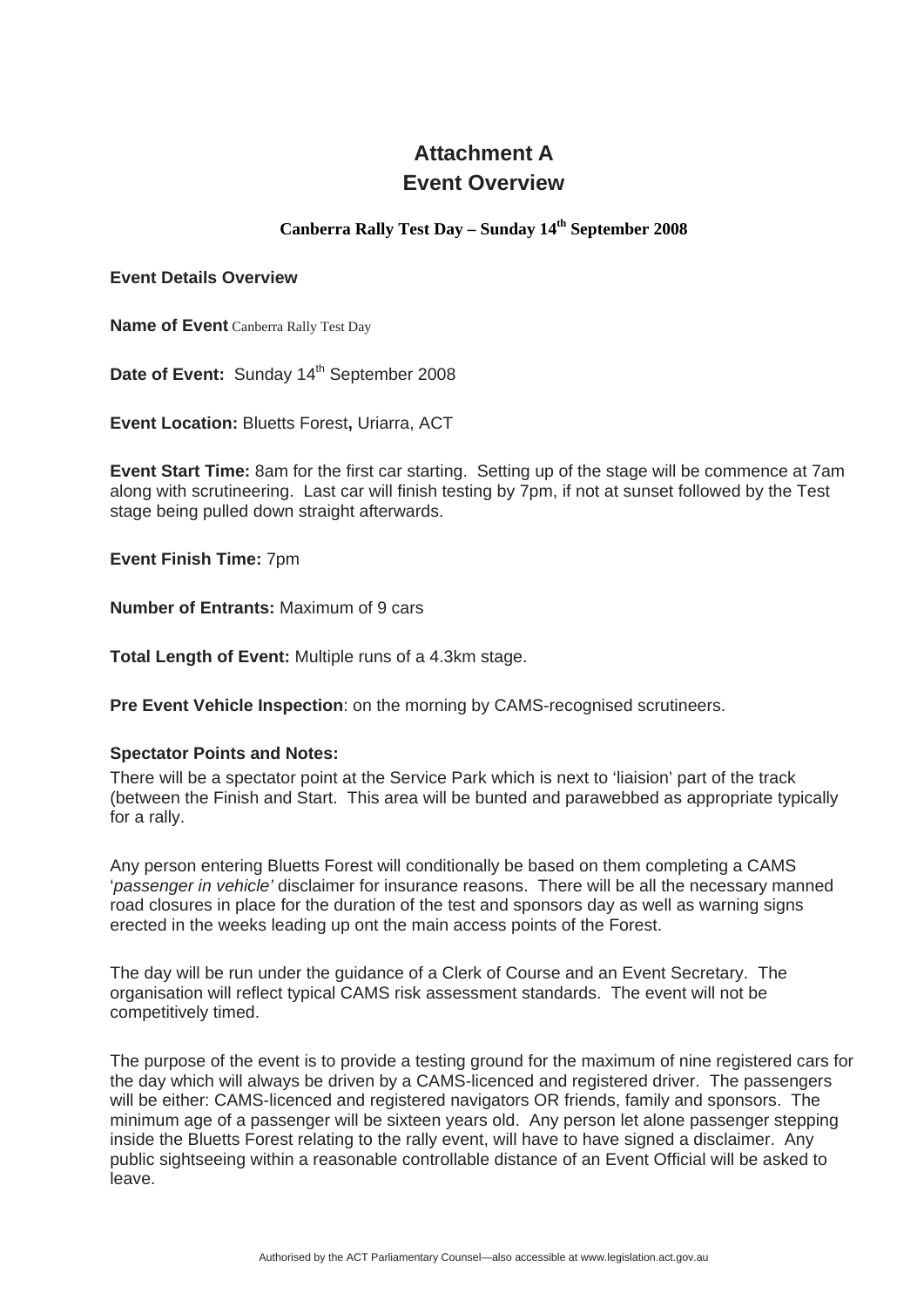### **Contact Details:**

*Clerk of Course:*  Paul Tams Mob: 0417 064 360

*Event Secretary:*  Mark Sessions Mob: 0402 448 567 BH: 02 6102 6118 AH: 02 6258 4536